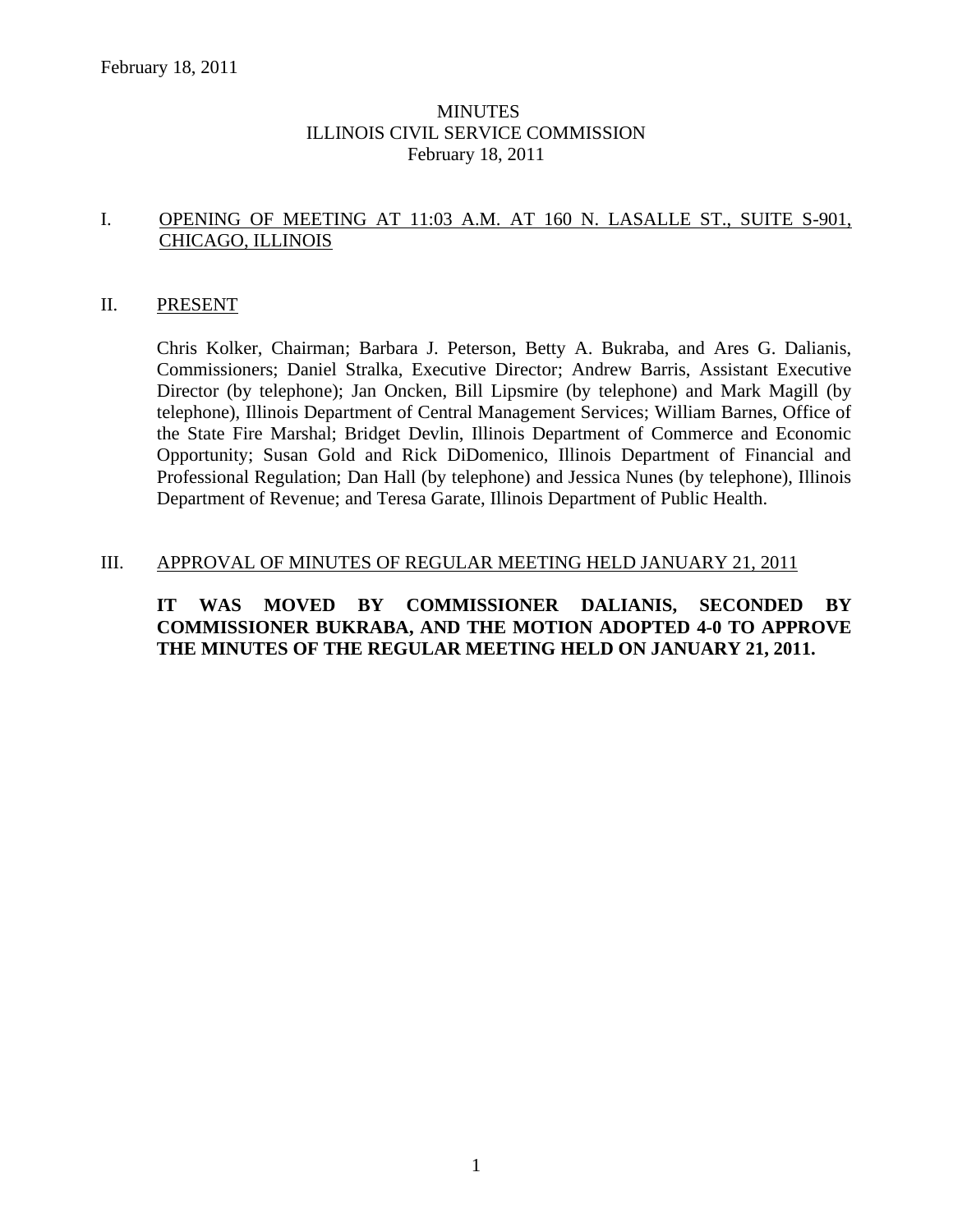#### IV. EXEMPTIONS UNDER SECTION 4d(3) OF THE PERSONNEL CODE

# A. Report on Exempt Positions<sup>1</sup>

|                                        | Total            | Number of Exempt |
|----------------------------------------|------------------|------------------|
| <u>Agency</u>                          | <b>Employees</b> | Positions        |
|                                        |                  |                  |
|                                        |                  |                  |
|                                        |                  |                  |
|                                        |                  |                  |
| Central Management Services 1,407  115 |                  |                  |
| Children and Family Services2,952  48  |                  |                  |
|                                        |                  |                  |
|                                        |                  |                  |
|                                        |                  |                  |
|                                        |                  |                  |
|                                        |                  |                  |
|                                        |                  |                  |
|                                        |                  |                  |
|                                        |                  |                  |
|                                        |                  |                  |
|                                        |                  |                  |
|                                        |                  |                  |
|                                        |                  |                  |
|                                        |                  |                  |
|                                        |                  |                  |
|                                        |                  |                  |
|                                        |                  |                  |
|                                        |                  |                  |
|                                        |                  |                  |
|                                        |                  |                  |
|                                        |                  |                  |
|                                        |                  |                  |
|                                        |                  |                  |
|                                        |                  |                  |
|                                        |                  |                  |
|                                        |                  |                  |
|                                        |                  |                  |
|                                        |                  |                  |
|                                        |                  |                  |
|                                        |                  |                  |
|                                        |                  |                  |
|                                        |                  |                  |
|                                        |                  |                  |
|                                        |                  |                  |
|                                        |                  |                  |
|                                        |                  |                  |
|                                        |                  |                  |
|                                        |                  |                  |
|                                        |                  |                  |
|                                        |                  |                  |
|                                        |                  |                  |
|                                        |                  |                  |
|                                        |                  |                  |
|                                        |                  |                  |

<sup>&</sup>lt;sup>1</sup> Source: Illinois Department of Central Management Services Report on Exempt Positions.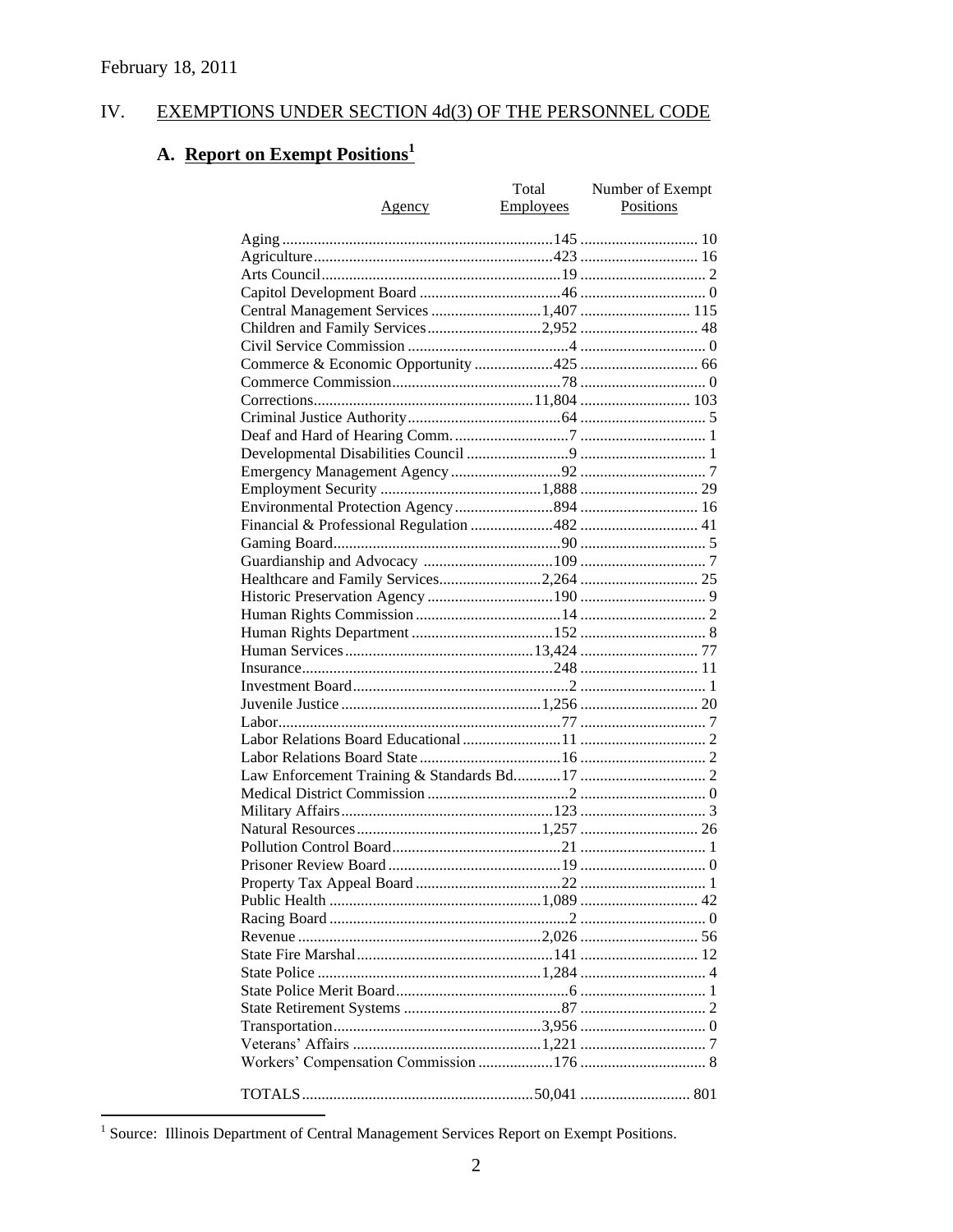# **B. Governing Rule – Section 1.142 Jurisdiction B Exemptions**

- a) The Civil Service Commission shall exercise its judgment when determining whether a position qualifies for exemption from Jurisdiction B under Section 4d(3) of the Personnel Code. The Commission will consider any or all of the following factors inherent in the position and any other factors deemed relevant to the request for exemption:
	- 1) The amount and scope of principal policy making authority;
	- 2) The amount and scope of principal policy administering authority;
	- 3) The amount of independent authority to represent the agency, board or commission to individuals, legislators, organizations or other agencies relative to programmatic responsibilities;
	- 4) The capability to bind the agency, board or commission to a course of action;
	- 5) The nature of the program for which the position has principal policy responsibility;
	- 6) The placement of the position on the organizational chart of the agency, board or commission;
	- 7) The mission, size and geographical scope of the organizational entity or program within the agency, board or commission to which the position is allocated or detailed.
- b) The Commission may, upon its own action after 30 days notice to the Director of Central Management Services or upon the recommendation of the Director of the Department of Central Management Services, rescind the exemption of any position that no longer meets the requirements for exemption set forth in subsection (a). However, rescission of an exemption shall be approved after the Commission has determined that an adequate level of managerial control exists in exempt status that will insure responsive and accountable administrative control of the programs of the agency, board or commission.
- c) For all positions currently exempt by action of the Commission, the Director of Central Management Services shall inform the Commission promptly in writing of all changes in essential functions, reporting structure, working title, work location, position title, position number or specialized knowledge, skills, abilities, licensure or certification.
- d) Prior to granting an exemption from Jurisdiction B under Section 4d(3) of the Personnel Code, the Commission will notify the incumbent of the position, if any, of its proposed action. The incumbent may appear at the Commission meeting at which action is to be taken and present objections to the exemption request.

(Source: Amended at 34 Ill. Reg. 3485, effective March 3, 2010)

\* \* \*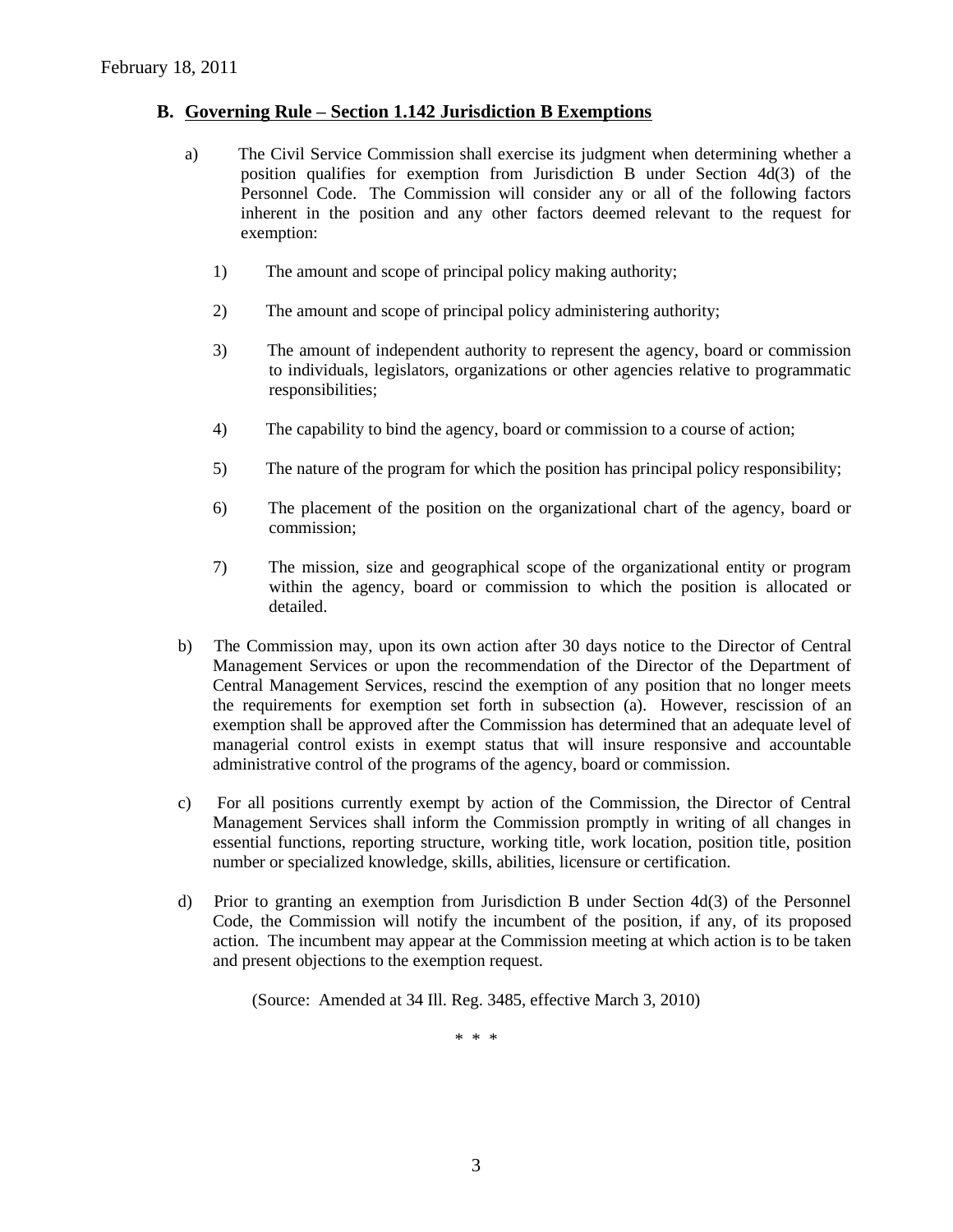# **C. Requests for 4d(3) Exemption and Proposed Rescission of 4d(3) Exemption**

Executive Director Daniel Stralka reported:

 $\bullet$ As to Items C1 and C2, these requests are for the Audit Program Managers for Income Tax (C1) and Sales Tax (C2) in the Department of Revenue. These positions both report to the Manager of the Audit Bureau – a  $4d(3)$  exempt position – who reports to the Director. The audit program is a major division within the agency, with the Income Tax section completing over 100,000 audits in the last two fiscal years establishing \$1,200,000,000 in liabilities and the Sales Tax section completing over 15,000 audits establishing \$450,000,000 in liabilities. While the Audit Bureau Manager has principal policy development and implementation authority, both these subordinate positions have principal policy responsibilities in the day-to-day administration of their respective audit programs as well as establishing their annual audit programs. Given the overall scope and responsibility of these programs, it appears the program is sufficient to support these additional two exemptions.

There are incumbents in both these positions who have been provided notice in accordance with our Rules. Neither incumbent has indicated to the Commission that they have any objection to these requests. For these reasons, Staff recommended approval of these requests. Dan Hall, Audit Bureau Program Administrator for the Illinois Department of Revenue, concurred with this presentation.

Chairman Kolker requested additional information about the Annual Audit Program. Dan Hall responded that each of these positions has significant independent authority in determining the focus of the agency's audit program which changes from year to year. This includes sole discretion as to specific types of revenue the audits target and types of entities that are audited. These positions also make audit revenue projections relied upon by the Agency Director and the Administration in crafting statewide spending plans. Dan Hall also confirmed that he had spoken with the incumbents who had told him that they had no objection to this requested change in position status. Commissioner Peterson asked whether the incumbents would be staying in these positions to which Dan Hall answered affirmatively.

As to Item D, this request is for the Lottery Superintendent position which reports to  $\bullet$ the Director of Revenue. By its enabling legislation (20 ILCS 1605/5) this position is appointed by the Governor with the advice and consent of the Senate. Section 4c(7) of the Personnel Code exempts from all jurisdictions of the Personnel Code positions appointed by the Governor with the advice and consent of the Senate. Therefore, this is not a position subject to the Commission's jurisdiction so Staff recommended this request be denied. Jessica Nunes, Assistant Human Resources Director of Strategic Processes, Administrative and Regulatory Shared Services Center, indicated she had confirmed with the Comptroller that this was not a State Officer position under its payroll and concluded it must be an Agency non-Code position.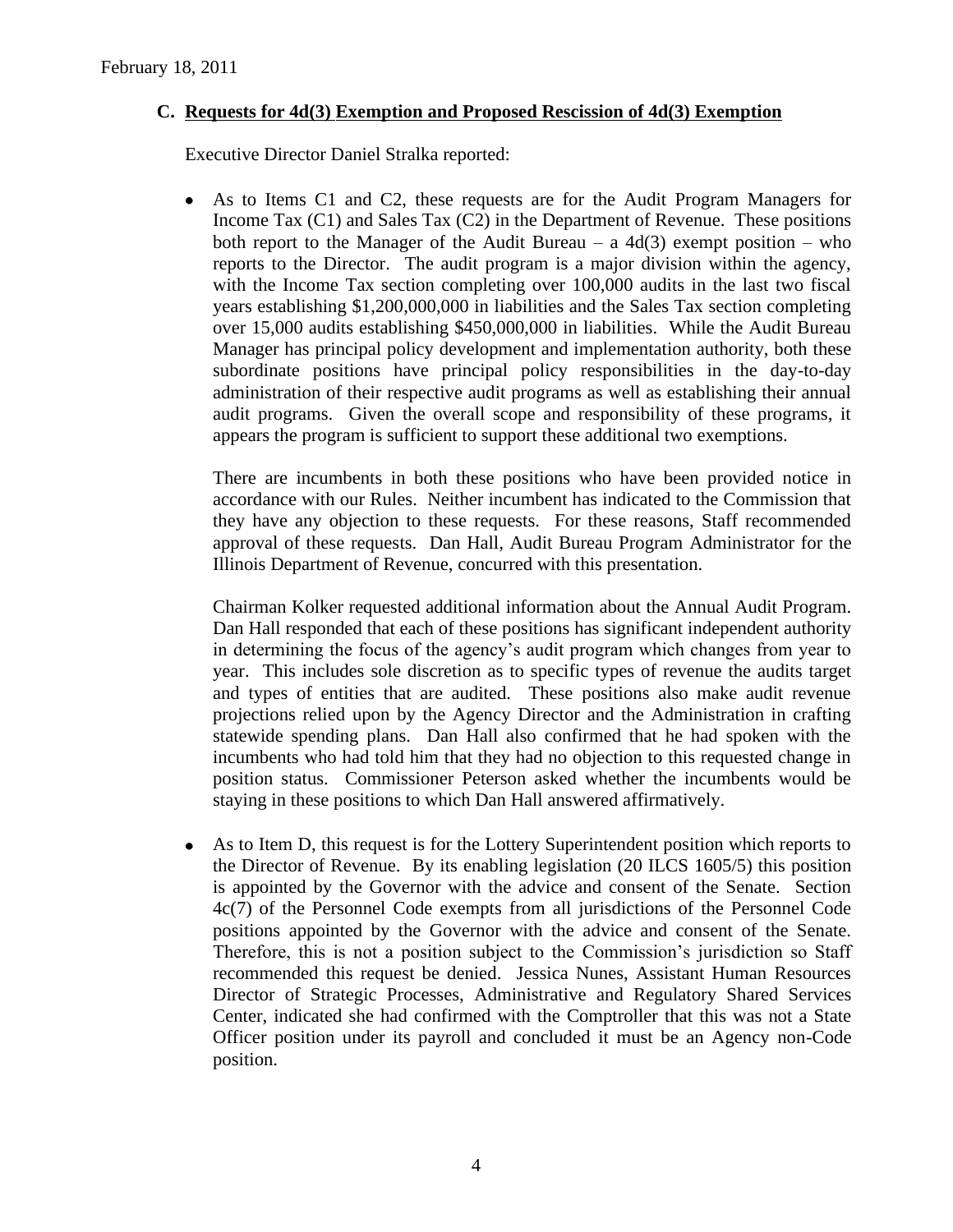# **IT WAS MOVED BY COMMISSIONER DALIANIS, SECONDED BY COMMISSIONER PETERSON, AND THE MOTION ADOPTED 4-0 TO GRANT AND DENY THE REQUEST FOR 4D(3) EXEMPTION FOR THE FOLLOWING POSITIONS:**

- **C1: Manager, Audit Program for Income Tax Division (DOR)**
- **C2: Manager, Audit Program for Sales & Miscellaneous Tax Division (DOR)**
- **D: Lottery Superintendent (DOR)**

# **The following 4d(3) exemption requests were granted on February 18, 2011:**

## **C1. Illinois Department of Revenue**

| <b>Position Number</b>  | 40070-25-41-140-00-01                                    |
|-------------------------|----------------------------------------------------------|
| Position Title          | Senior Public Service Administrator                      |
| Bureau/Division         | <b>Audit Bureau</b>                                      |
| <b>Functional Title</b> | Manager, Audit Program for Income Tax Division           |
| Incumbent               | Charles K. Campbell                                      |
| Supervisor              | Manager of the Audit Bureau, who reports to the Director |
| Location                | <b>Cook County</b>                                       |

# **C2. Illinois Department of Revenue**

| <b>Position Number</b>  | 40070-25-41-110-00-01                                         |
|-------------------------|---------------------------------------------------------------|
| Position Title          | Senior Public Service Administrator                           |
| Bureau/Division         | <b>Audit Bureau</b>                                           |
| <b>Functional Title</b> | Manager, Audit Program for Sales & Miscellaneous Tax Division |
| Incumbent               | Roger W. Koss                                                 |
| Supervisor              | Manager of the Audit Bureau, who reports to the Director      |
| Location                | <b>Sangamon County</b>                                        |

# **The following 4d(3) exemption request was denied on February 18, 2011:**

#### **D. Illinois Department of Revenue**

| <b>Position Number</b>  | 40070-25-90-000-01-01               |
|-------------------------|-------------------------------------|
| Position Title          | Senior Public Service Administrator |
| Bureau/Division         | Lottery                             |
| <b>Functional Title</b> | Lottery Superintendent              |
| Incumbent               | Vacant                              |
| Supervisor              | Director                            |
| Location                | <b>Cook County</b>                  |

Commissioner Raymond W. Ewell arrived at the meeting.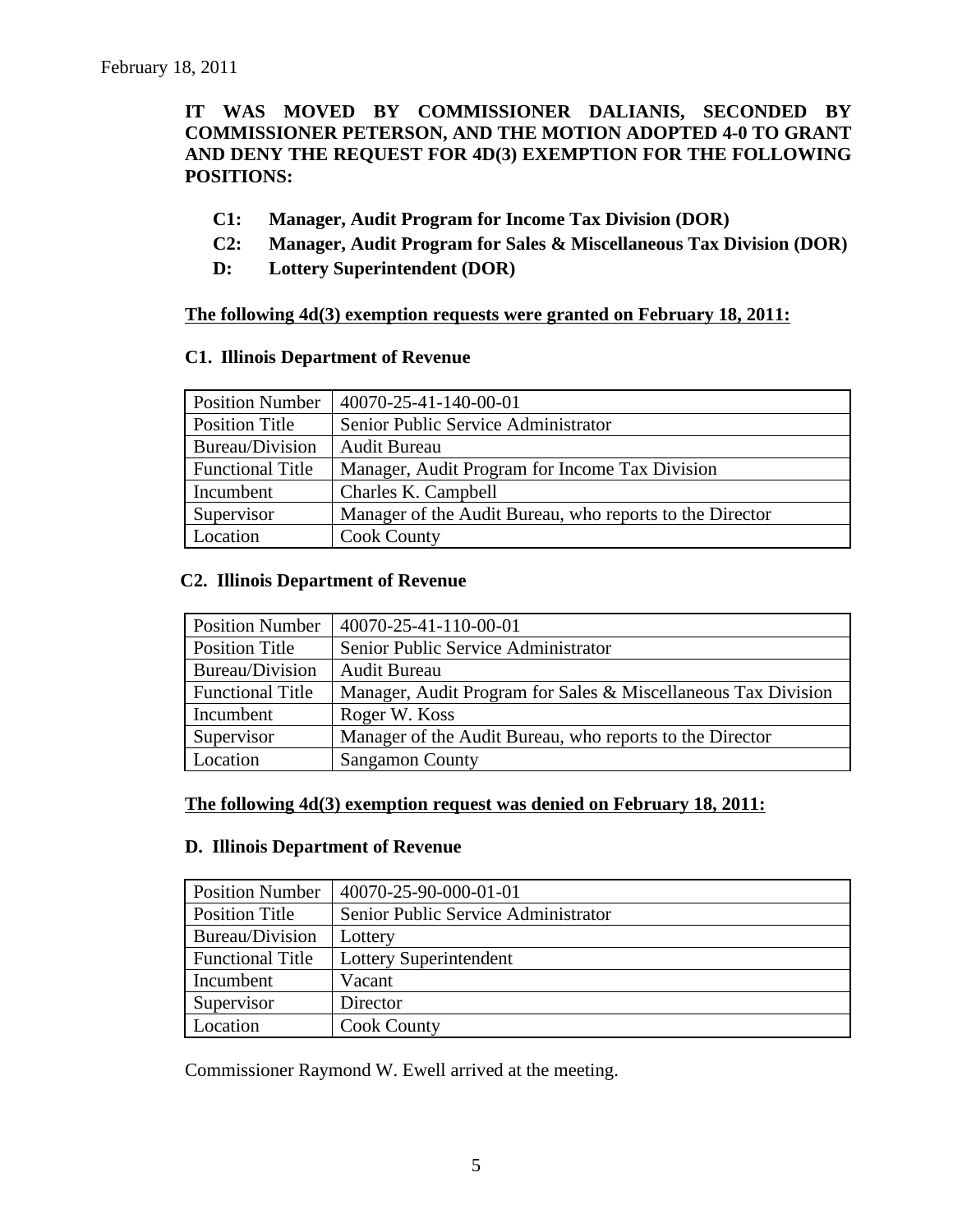As to the proposed rescissions, Executive Director Stralka noted that the reason these were included was due to extended vacancy in excess of two years. On January 18, 2011, he provided notice to the Director of Central Management Services in accordance with Commission Rules followed by letters to all affected agency directors notifying them of which positions may be placed on this month's agenda for rescission and why. These notices included 21 positions. Since that time, he had many telephone calls and exchanged e-mails and correspondence with agency representatives about these proposed rescissions. Many issues were resolved during this initial period with many of these positions so that when it came time to finalize the agenda only 13 positions were included for the Commission to determine if their 4d(3) exemption should be rescinded. All these positions are vacant.

Executive Director Stralka also noted that Commission rules provide that rescissions shall be approved only after the Commission has determined that an adequate level of managerial control exists in exempt status which will insure responsive and accountable administrative control of agency programs. It was the Commission staff's position that such control exists for all these proposed rescissions.

- As to Items E2, E8, and E9, the agencies indicated they had no objection to the  $\bullet$ proposed rescissions.
- As to Items E4, E5, and E13, the agencies never responded to the notices of  $\bullet$ proposed rescissions. On February 8, a reminder e-mail was sent to agency personnel.

It was the Staff recommendation to approve these six proposed rescissions.

- As to Item E10, there are internal agency issues with regard to this position that it  $\bullet$ would not be prudent to proceed with rescission at this time. For these reasons, it was the Staff recommendation to deny these proposed rescissions.
- As to Item E11, it was discovered that it has not been vacant in excess of two years.  $\bullet$

As to Items E1, E3, E6, E7, and E12, the agencies all provided a variety of reasons as to why the positions remained unfilled but all indicated they have been proceeding with efforts to fill them and wish to retain the exemption. Staff had no objection to these responses and noted that the administrative Epar process agencies must use to fill positions and the current fiscal climate were often factors that hindered agency efforts to fill vacant positions in a timely manner. Staff had no objection to denying these proposed rescissions with the caveat that they will resurface on the May agenda if not filled by then.

William Barnes, General Counsel for the Office of the State Fire Marshal, explained  $\bullet$ to the Commission that an employee was temporarily assigned to Item E12. The Agency wishes to retain the exemption on this position and has commenced the process to fill it by the end of the year so that the new appointee will be trained by the temporarily assigned employee.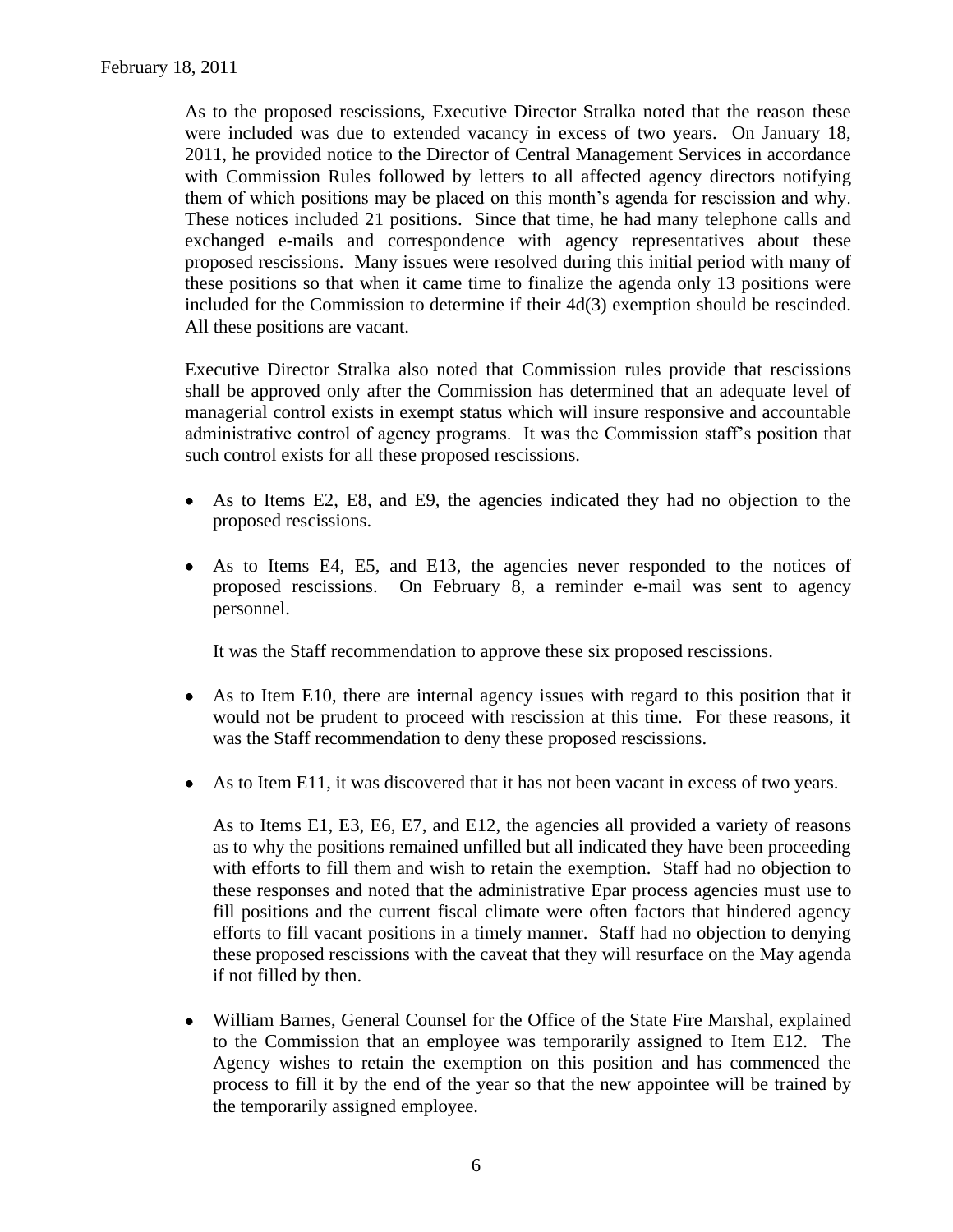- Susan Gold, Chief of Staff for the Illinois Department of Financial and Professional  $\bullet$ Regulation, explained how E3 has been vacant for over two years due to organizational issues between the Residential Finance and Banking Divisions. Upon resolution, the Agency has a plan to fill the position with an employee who will be temporarily assigned to it in the interim, and subsequently abolish this temporarily assigned employee's position.
- As to Item E6, no agency representative appeared. Executive Director Stralka  $\bullet$ recited for the Commissioners the history of correspondence between Commission Staff and the Agency.
- As to Item E7, Teresa Garate, Assistant Director for the Illinois Department of  $\bullet$ Public Health, explained the regional configuration for the Agency's seven Regional Health Officers. She noted the extraordinary length of time this position has been vacant but also indicated that the Agency has initiated the appointment process, identified a candidate, and received verbal assurance from the Governor's Office that the appointment will be approved. Commissioner Peterson inquired as to the qualifications for a Regional Health Officer. Teresa Garate responded, citing the need for public health experience in dealing with local public health entities and administrative hearing skills as well.

# **IT WAS MOVED BY CHAIRMAN KOLKER, SECONDED BY COMMISSIONER DALIANIS, AND THE MOTION ADOPTED 5-0 TO APPROVE AND DENY THE PROPOSED RESCISSIONS FROM 4D(3) EXEMPTION FOR THE FOLLOWING POSITIONS:**

| <b>Item</b>    | <b>Agency</b> | <b>Position Number</b> | <b>Functional Title</b>                                    |
|----------------|---------------|------------------------|------------------------------------------------------------|
| E2             | <b>CEO</b>    | 40070-42-80-000-00-01  | Deputy Director, Homeland Security                         |
|                |               |                        | Marketplace                                                |
| E4             | <b>DHS</b>    | 40070-10-12-200-00-29  | Manager, Latino Worker Safety and                          |
|                |               |                        | Immigration Office                                         |
| E <sub>5</sub> | <b>DHS</b>    | 40070-10-76-600-00-01  | Deputy Director, Clinical Operations                       |
| E <sub>8</sub> | <b>DPH</b>    | 40070-20-52-000-00-01  | Division Chief, Food-Drugs-Dairies                         |
| E <sub>9</sub> | <b>DOR</b>    | 40070-25-07-150-00-01  | Deputy General Counsel, Income Tax                         |
| E13            | <b>WCC</b>    |                        | 40070-50-37-000-00-02 Chief of Staff / Assistant Secretary |

|  | The following $4d(3)$ exemptions were rescinded on February 18, 2011: |  |  |
|--|-----------------------------------------------------------------------|--|--|
|  |                                                                       |  |  |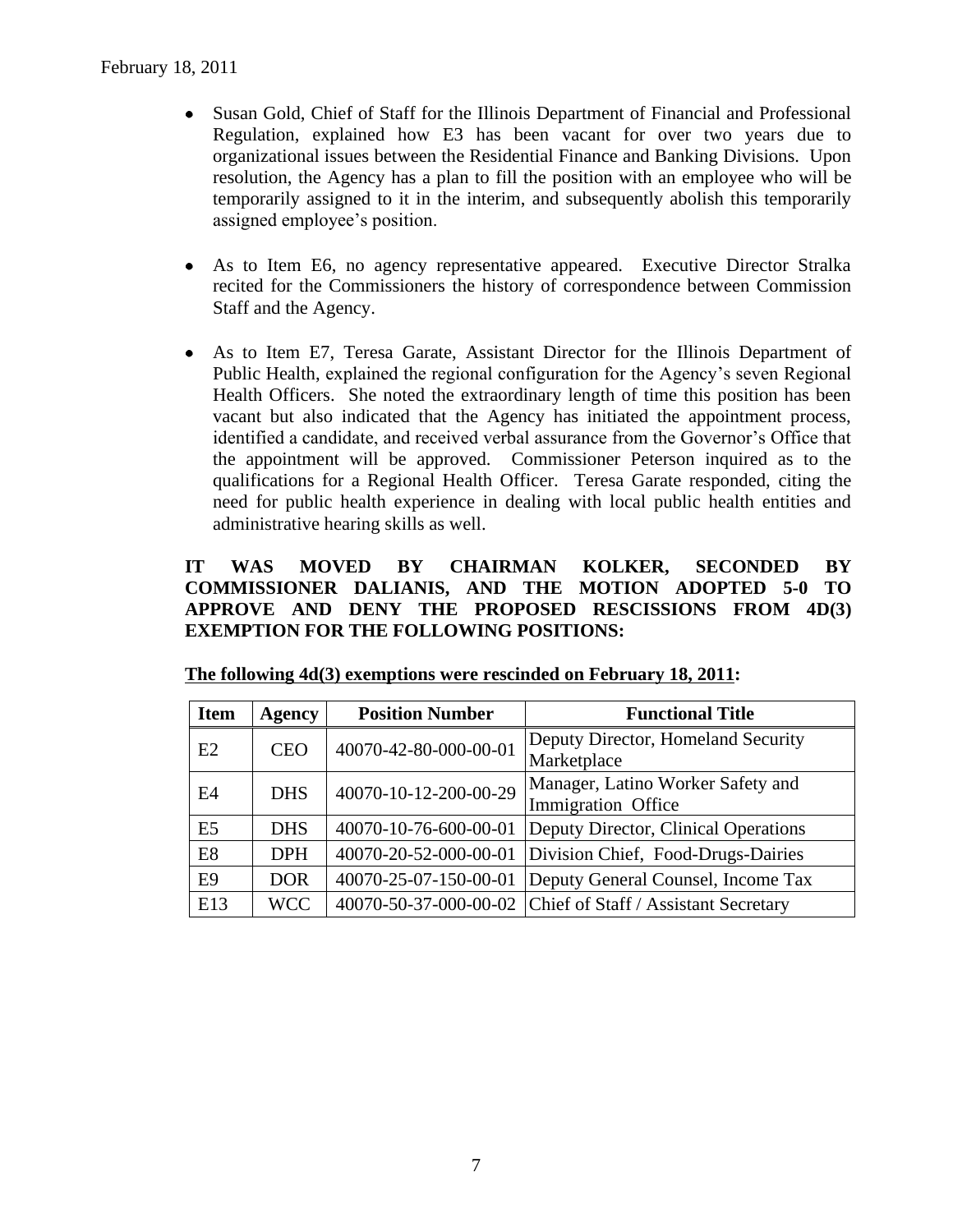| <b>Item</b>     | <b>Agency</b> | <b>Position Number</b> | <b>Functional Title</b>                      |  |
|-----------------|---------------|------------------------|----------------------------------------------|--|
| E1              | <b>CEO</b>    | 40070-42-00-094-00-01  | Manager, ITO (European, Middle East,         |  |
|                 |               |                        | Africa, and Asia)                            |  |
| E <sub>3</sub>  | <b>FPR</b>    | 40070-13-10-400-00-01  | Manager, Residential Finance                 |  |
| E <sub>10</sub> | <b>DOR</b>    | 40070-25-42-320-00-01  | <b>Shared Services Center-Assistant HR</b>   |  |
|                 |               |                        | Director, Functional Processes               |  |
| E <sub>11</sub> | <b>DOR</b>    | 40070-25-42-410-00-01  | <b>Shared Services Center-Assistant CFO-</b> |  |
|                 |               |                        | <b>Functional Processes</b>                  |  |
| E12             | <b>SFM</b>    | 40070-50-50-200-00-01  | Director, Boiler & Pressure Vessel Safety    |  |

**The following 4d(3) exemption rescissions were denied on February 18, 2011:**

**IT WAS MOVED BY CHAIRMAN KOLKER, SECONDED BY COMMISSIONER DALIANIS, AND THE MOTION ADOPTED 5-0 TO DENY AND CONTINUE THE PROPOSED RESCISSIONS FROM 4D(3) EXEMPTION FOR THE FOLLOWING POSITIONS:**

**The following 4d(3) exemption rescission was denied on February 18, 2011:**

| <b>Item</b> | Agency     | <b>Position Number</b> | <b>Functional Title</b>                              |
|-------------|------------|------------------------|------------------------------------------------------|
| E7          | <b>DPH</b> |                        | 40070-20-06-205-00-51 Regional Health Officer-Marion |

#### **The following 4d(3) exemption rescission was continued on February 18, 2011:**

| <b>Item</b> | Agency | <b>Position Number</b> | <b>Functional Title</b>                           |
|-------------|--------|------------------------|---------------------------------------------------|
| E6          | DJJ    |                        | 40070-27-00-100-00-01 Deputy Director, Operations |

# V. CLASS SPECIFICATIONS

The following class titles were submitted for revision by the Director of Central Management Services:

**Revenue Auditor Trainee Revenue Auditor 1 Revenue Auditor 2 Revenue Auditor 3**

Staff Analysis: Assistant Executive Director Andrew Barris had questions regarding the necessity for the revision to the above classes, whether any applicable collective bargaining representatives agreed with the change, the status of current employees who might not meet the proposed Education and Experience requirements, and the period of time in which the employees must serve in the positions within the classes before certification. Bill Lipsmire, Central Management Technical Services, explained that the requirements in Education and Experience were too broad and resulted in candidates unable to handle the duties of the class. For instance, the current class specification only required a "bachelor's degree" and "21 hours of coursework." Bill Lipsmire explained that this language needed to be more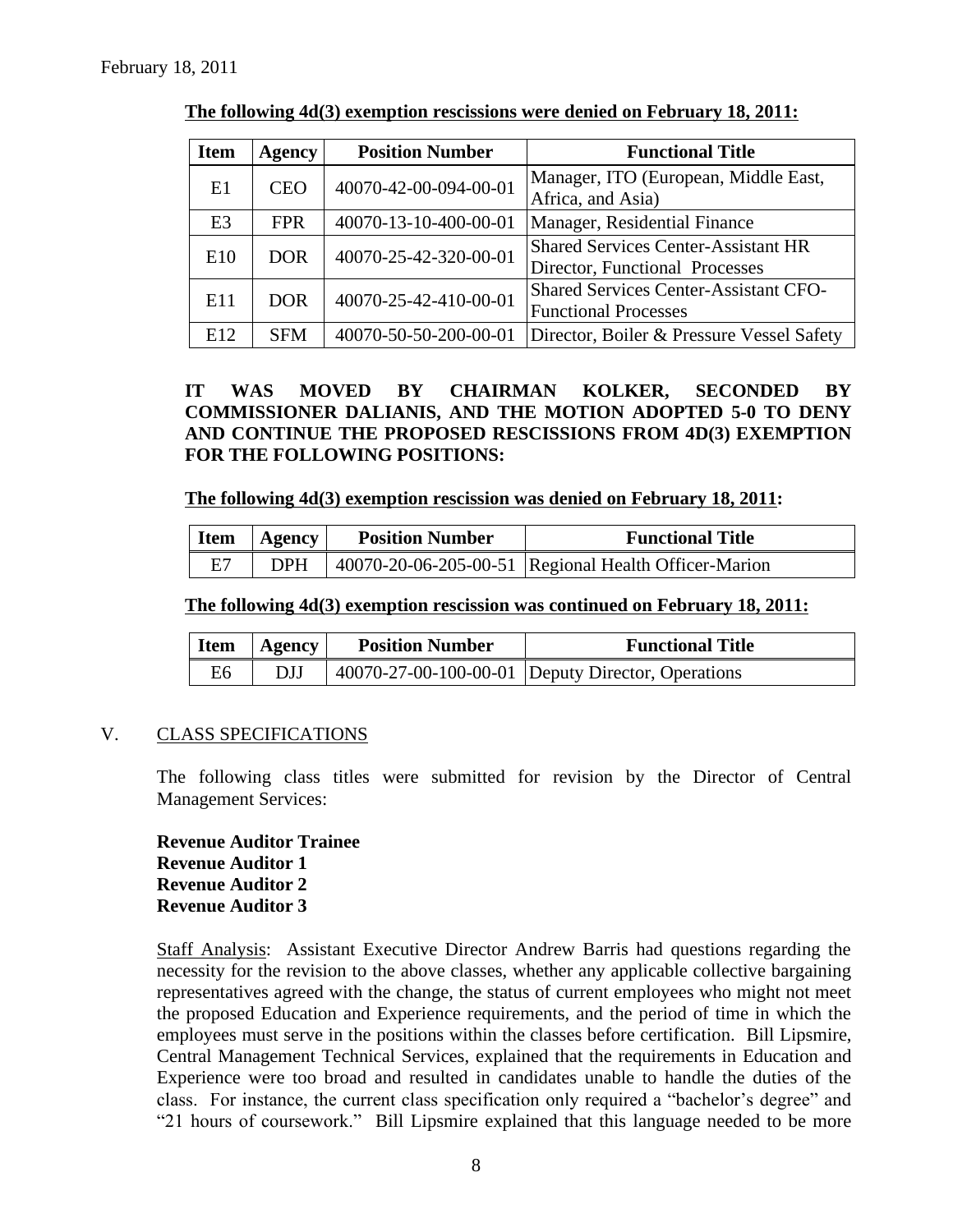specific in stating that the bachelor's degree needed to be in "accounting, business administration, or finance" and the course work in accounting must be "progressive." Otherwise, a candidate with a bachelor's degree wholly unrelated to accounting or finance who repeatedly took the same type of accounting class for 21 hours through online universities might technically qualify for the desirable requirements of the class but in reality would be unprepared for the knowledge requirements of the position. Bill Lipsmire explained that AFSCME agreed to the changes and stated that current employees who might not qualify for the revised classes would be given the opportunity to do so through the Upward Mobility Program as set forth in the AFSCME Memorandum of Understanding regarding the changes. Jessica Nunes, Assistant Human Resources Director of Strategic Processes, was present by telephone on behalf of the agency and specifically stated that the trainee class required 12 months of service prior to certification and the proposed revisions did not change that requirement.

**IT WAS MOVED BY COMMISSIONER PETERSON, SECONDED BY COMMISSIONER BUKRABA, AND THE MOTION ADOPTED 5-0 TO APPROVE THE REVISION OF THE FOLLOWING CLASS TITLES TO BE EFFECTIVE MARCH 1, 2011.**

**Revenue Auditor Trainee Revenue Auditor 1 Revenue Auditor 2 Revenue Auditor 3**

**IT WAS MOVED BY CHAIRMAN KOLKER, SECONDED BY COMMISSIONER DALIANIS, AND THE MOTION ADOPTED 5-0 TO DISAPPROVE ANY CLASS SPECIFICATIONS RECEIVED BY THE COMMISSION NOT CONTAINED IN THIS REPORT TO ALLOW ADEQUATE STUDY.** 

# VI. MOTION TO GO INTO EXECUTIVE SESSION

**IT WAS MOVED BY COMMISSIONER PETERSON, SECONDED BY COMMISSIONER BUKRABA, AND BY ROLL CALL VOTE THE MOTION ADOPTED 5-0 TO HOLD AN EXECUTIVE SESSION PURSUANT TO SUBSECTIONS 2(c)(1), 2(c)(4), AND 2(c)(11) OF THE OPEN MEETINGS ACT.** 

| <b>KOLKER</b>   | YES  | <b>EWELL</b>    | YES |
|-----------------|------|-----------------|-----|
| <b>PETERSON</b> | YES  | <b>DALIANIS</b> | YES |
| <b>BUKRABA</b>  | YES. |                 |     |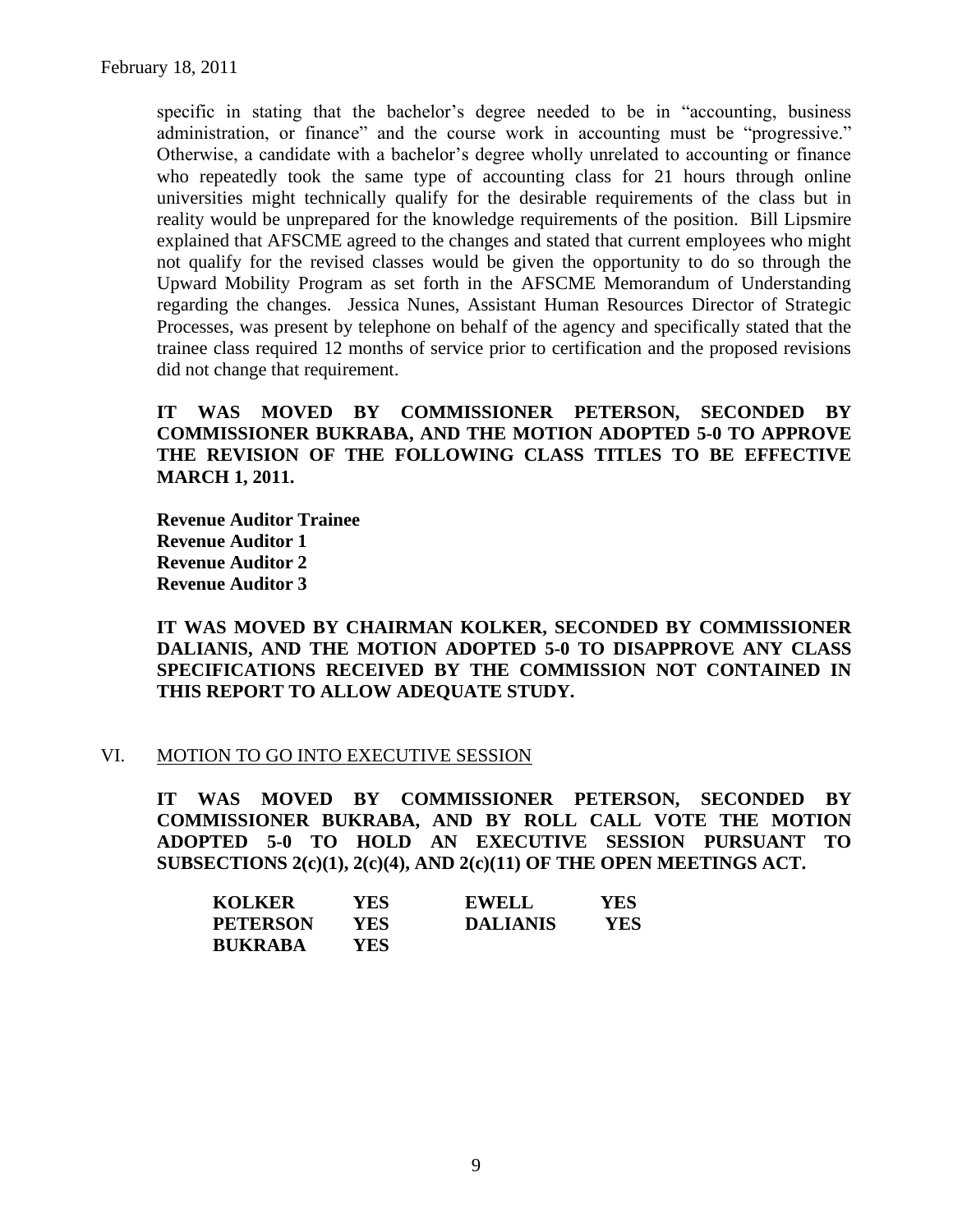## VII. RECONVENE MEETING

Upon due and proper notice the regular meeting of the Illinois Civil Service Commission was reconvened at 160 North LaSalle Street, Suite S-901, Chicago, Illinois at 11:55 a.m.

#### PRESENT

Chris Kolker, Chairman; Raymond W. Ewell, Barbara J. Peterson, Betty A. Bukraba, and Ares G. Dalianis, Commissioners; Daniel Stralka, Executive Director; and Andrew Barris, Assistant Executive Director (by telephone).

# VIII. NON-MERIT APPOINTMENT REPORT

The Personnel Code permits non-merit appointments for a limited period of time, i.e., emergency appointments shall not exceed 60 days and shall not be renewed, and positions shall not be filled on a temporary or provisional basis for more than six months out of any twelve-month period. Consecutive non-merit appointments are not violative of the Code; however, they do present a possible evasion of merit principles and should be monitored. Set forth below is the number of consecutive non-merit appointments made by each department. These statistics are from the Department of Central Management Services' Consecutive Non-Merit Report.

| Agency                                | 12/31/10 | 1/31/11 | 1/31/10 |
|---------------------------------------|----------|---------|---------|
| Aging                                 |          |         |         |
| Agriculture                           |          | 0       |         |
| <b>Central Management Services</b>    |          | 0       |         |
| <b>Children and Family Services</b>   |          |         |         |
| Commerce and Economic Opportunity     |          | 0       |         |
| <b>Employment Security</b>            |          | 6       |         |
| <b>Healthcare and Family Services</b> |          |         |         |
| <b>Historic Preservation Agency</b>   |          |         |         |
| <b>Human Services</b>                 |          | 6       |         |
| <b>Natural Resources</b>              |          | 15      |         |
| Property Tax Appeal Board             |          |         |         |
| <b>State Fire Marshal</b>             |          |         |         |
| Transportation                        |          | 11      | 21      |
| Totals                                | 18       | 48      |         |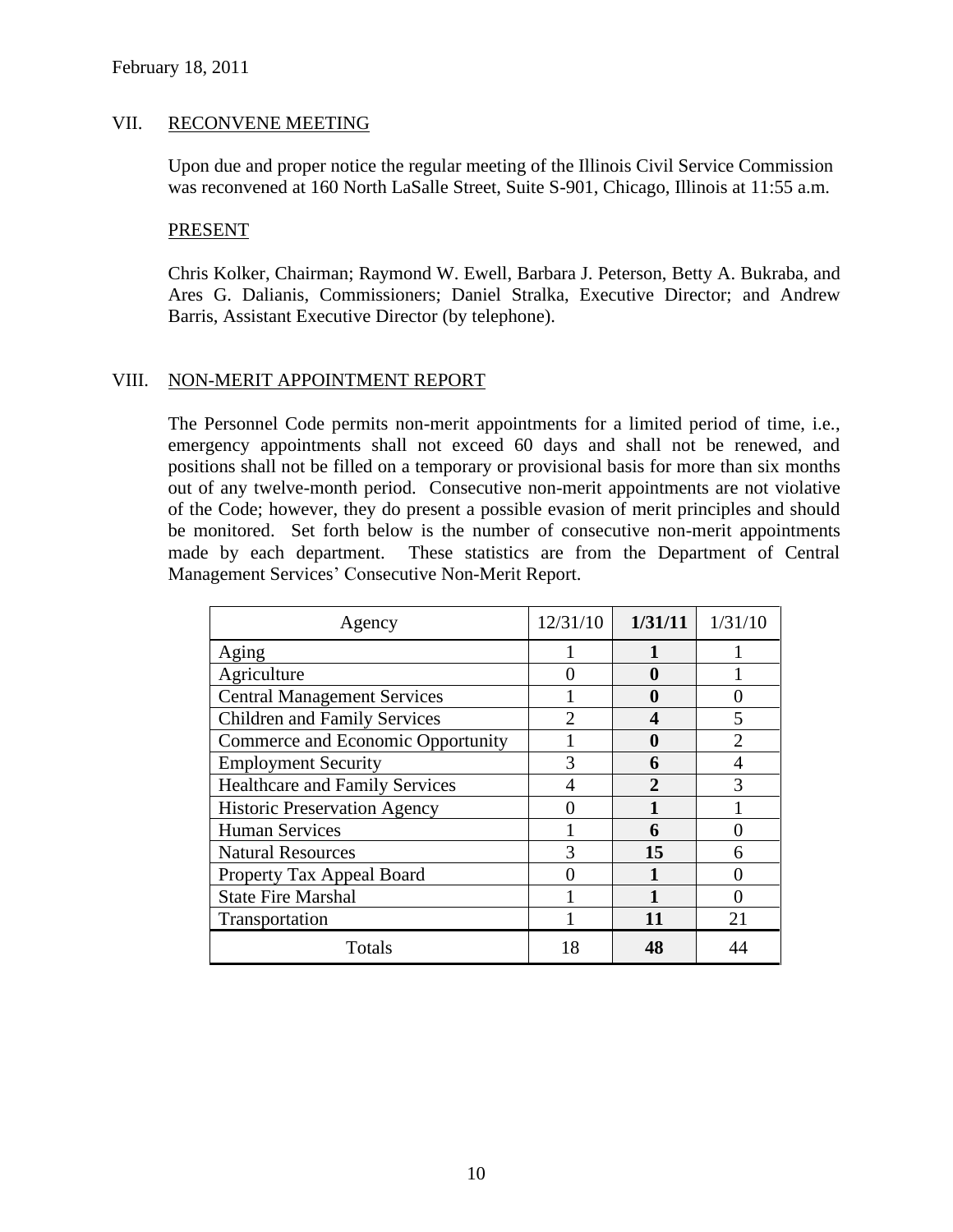# IX. PUBLICLY ANNOUNCED DECISIONS RESULTING FROM APPEAL

# **DA-44-10**

| Employee  | Eric W. Jackson                              | Appeal Date   | 03/15/10               |
|-----------|----------------------------------------------|---------------|------------------------|
| Agency    | <b>DES</b>                                   | Decision Date | 02/04/11               |
| Type      | Discharge                                    | l ALJ         | Daniel Stralka         |
| Change(s) | Violation of Code of Ethics and Proposal for |               | Charges are proven and |
|           | Personnel Rule 302.700                       | Decision      | warrant discharge.     |

**IT WAS MOVED BY COMMISSIONER DALIANIS, SECONDED BY COMMISSIONER PETERSON, AND BY ROLL CALL VOTE OF 3-2 THE MOTION ADOPTED TO AFFIRM AND ADOPT THE ADMINISTRATIVE LAW JUDGE'S PROPOSAL FOR DECISION THAT THE CHARGES HAVE BEEN PROVEN AND WARRANT DISCHARGE FOR THE REASONS SET FORTH IN THE PROPOSAL FOR DECISION DATED FEBRUARY 4, 2011.** 

| <b>KOLKER</b>   | NО   | <b>EWELL</b>    | NO  |
|-----------------|------|-----------------|-----|
| <b>PETERSON</b> | YES. | <b>DALIANIS</b> | YES |
| <b>BUKRABA</b>  | YES. |                 |     |

## **RV-26-10**

| Employee      | Gregory D. Douglas                 | Appeal Date   | 12/18/09       |
|---------------|------------------------------------|---------------|----------------|
| Agency        | CMS                                | Decision Date | 01/05/11       |
| Type          | <b>Rule Violation</b>              | ALJ           | Daniel Stralka |
| Allegation(s) | Violation of Section 304.10 of the | Proposal for  | No violation.  |
|               | <b>Personnel Rules</b>             | Decision      |                |

**IT WAS MOVED BY COMMISSIONER DALIANIS, SECONDED BY COMMISSIONER PETERSON, AND BY ROLL CALL VOTE OF 5-0 THE MOTION ADOPTED TO AFFIRM AND ADOPT THE ADMINISTRATIVE LAW JUDGE'S PROPOSAL THAT NO VIOLATION HAS BEEN PROVEN AND THE APPEAL IS DENIED.** 

| <b>KOLKER</b>   | YES  | <b>EWELL</b>    | YES |
|-----------------|------|-----------------|-----|
| <b>PETERSON</b> | YES. | <b>DALIANIS</b> | YES |
| <b>BUKRABA</b>  | YES. |                 |     |

#### **RV-21-11**

| Employee      | <b>Troy Hurt</b>                | <b>Appeal Date</b> | 09/16/10             |
|---------------|---------------------------------|--------------------|----------------------|
| Agency        | <b>DVA</b>                      | Decision Date      | 01/25/11             |
| Type          | <b>Rule Violation</b>           | ALJ                | <b>Andrew Barris</b> |
| Allegation(s) | Violation of Section 302.600 of | Proposal for       | No violation.        |
|               | the Personnel Rules             | Decision           |                      |